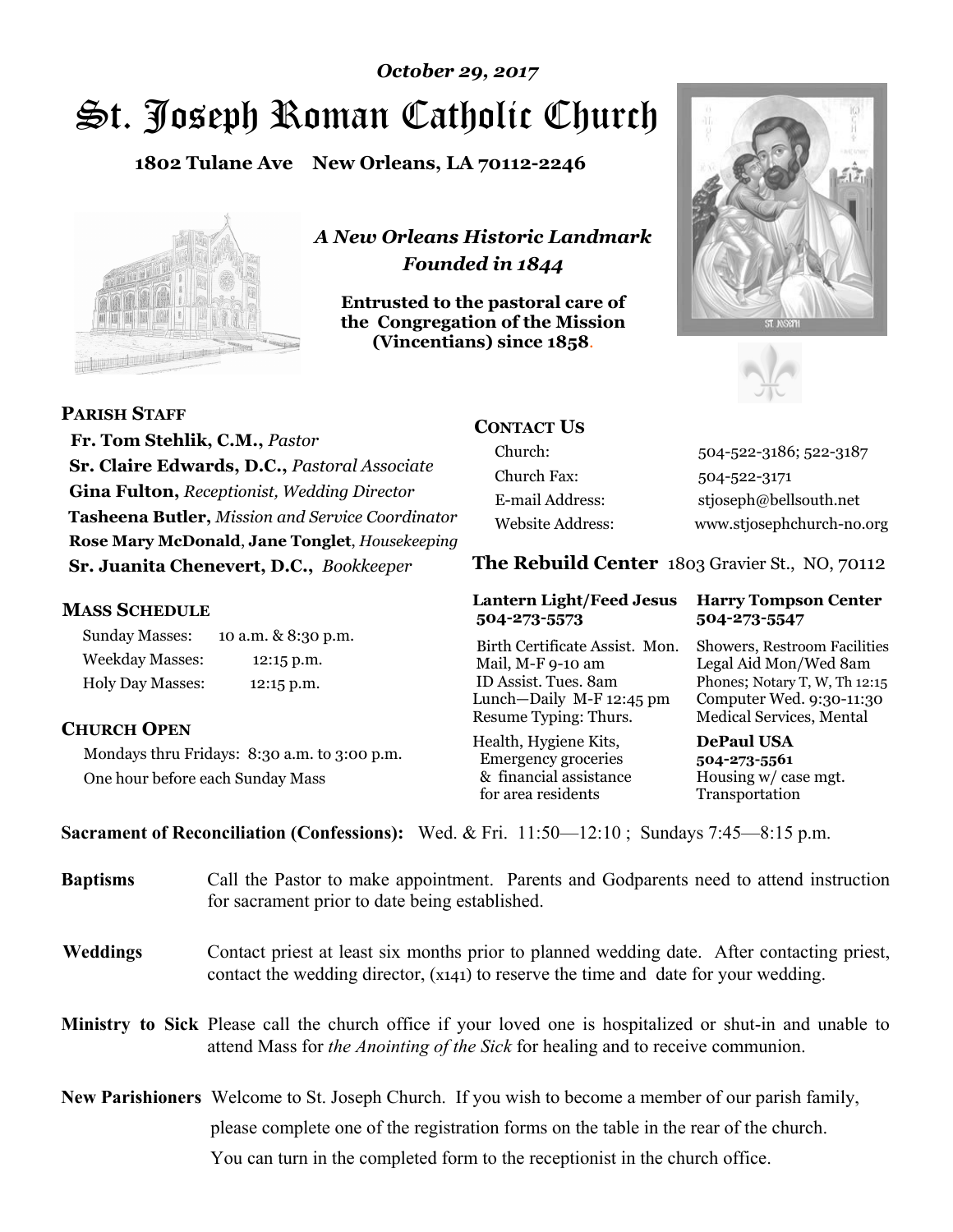# **Thirtieth Sunday in Ordinary Time Conserversity Coronal Conservation Coronal Conservation Coronal Conservation Conservation Conservation Conservation Conservation Conservation Conservation Conservation Conservation Conser**



**10:00 am** *St. Joseph Parishioners and Benefactors*

**8:30 pm Dr Eugene Zeller (+); Mary Ann Paternostro Thompson (+)**

| Monday, October 30, 2017—St. Juan de Capistrano                                | <b>READINGS FOR THE WEEK</b>                                                 |
|--------------------------------------------------------------------------------|------------------------------------------------------------------------------|
| 12:15 p.m. Anthony D' Alfonso, Jr.; Johnny Marischalco                         | <i><u>Sunday, Oct. 29</u></i> One in Faith $\# 1122$                         |
| Tuesday, October 31, 2017-St. Anthony Mary Claret                              | Monday: Rom 8:12-17; Ps 68:2-21; Lk 13:10-17                                 |
| 12:15 p.m. Matthew D'Alfonso                                                   | Tues.: Rom 8:18-25; Ps 126:1b-6; Lk 13:18-21                                 |
| Wednesday, November 1, 2017-All Saints                                         | Wed.: Wis 3:1-9; Ps 23:1-6; 1 Jn 3:1-3; Mt 5:1-12                            |
| 12:15 p.m. St. Joseph Parishioners L & D                                       | Thurs.: Masses for the Dead, nos. 1011-1016                                  |
| Thursday, November 2, 2017—All Souls Day                                       | Friday: Rom 9:1-5; Ps 147:12-20; Lk 14:1-6                                   |
| 12:15 pm Mass Offerings for Faithful Departed                                  | Sat.: Rom 11:1-29; Ps 94:12-18; Lk 14:1, 7-11                                |
| Friday, November 3, 2017—St. Martin de Porres<br>12:15 pm Mrs. Caroline Schiro | Sunday: Mal 1:14b - 2:2b, 8-10; Ps 131:1-3;<br>1 Thes 2:7b-9, 13; Mt 23:1-12 |

#### **YOUR PRAYERS ARE ASKED FOR THE FOLLOWING PARISHIONERS , WHO ARE IN NEED OF HEALING:**

 Willie Arnaudville, Charlie Bassett, Anthony Blaise, Clarke Bordelon, Lawrence & Mamie Brown, Cheryl Butler, John Caron, John Gebbia, Sylvia Daily-Powell, Bernardine DuPre, Ben Eble III, Terry Eggleston, Linda Elwood, Heather Faircloth, Winston Falgout, Frances Fiegler, LaDonna Finch, Fr. Lou Franz, CM, Mark Eiserloh, Warren Frught, Madonna Hayden, Sarah Hollier-Watkins, Shelia Jones, Bennett Joseph , Jr., Ken Kussman, Landy Lanza, Jannie Ledet, Allen Maldonado, Sara Marino, Priscilla Martin, Karen McCoy, Mike Mullin, Hazle McMiller, Donna Moore, Regina Pichoff, Mark Raymond, Tina Roderfeld, Pippy Sanders, Mel & Gaspar Schiro; Anita Schexnayder; Charlie & Joanne Slocum, Melissa Tanet Collins, Sr. Malcolm Taylor, Jane Tonglet, George Tripkovich, Marion Vaughn, Juanita Ware, Darrell Walker, Fr. George Weber CM, Mary Willis, Lynn Williams.

#### **SANCTUARY CANDLE AND MASS INTENTIONS**

The Sanctuary Candle is burning this week to pray for the eternal rest of **Bert Wallace & B.J. Stewart, Jr.** If you would like to reserve a date to burn the Candle in memory of someone or for a special intention, please call the church office (522-3186). The Sanctuary Candle offering is \$15 for two weeks. The offering for Mass intentions is \$5.00 per Mass.

### **Young Adult Town Hall Meetings**

Come to the facilitated discussion between young adults and the staff of the Archdiocesan CYO/Youth and Young Adult Ministry Office as we dive deeper into what is considered important for young adults, what they struggle with, and what and how they feel God can them in their lives. The goal is to help the office help our parishes better serve and meet the needs of Catholic young adults today.

Wednesday, October 11 - 7:00 PM, Infant Jesus Prague, Parish Hall (700 Maple Ave, Harvey, LA 70058) Saturday, October 14 -10:00 AM, St. Joan of Arc, Parish Hall (529 W 5th St, Laplace, LA 70068) Monday, October 30 - 7:00 PM, St. Matthew the Apostle, Parish Hall (10021 Jefferson Hwy, River Ridge, LA) Thursday, November 2 -7:00 PM, Our Lady of Prompt Succor, Parish Center (2320 Paris Rd, Chalmette, LA) Saturday, November 4- 9:00 AM, CYO/Youth and Young Adult Ministry Office (2241 Mendez St, New Orleans)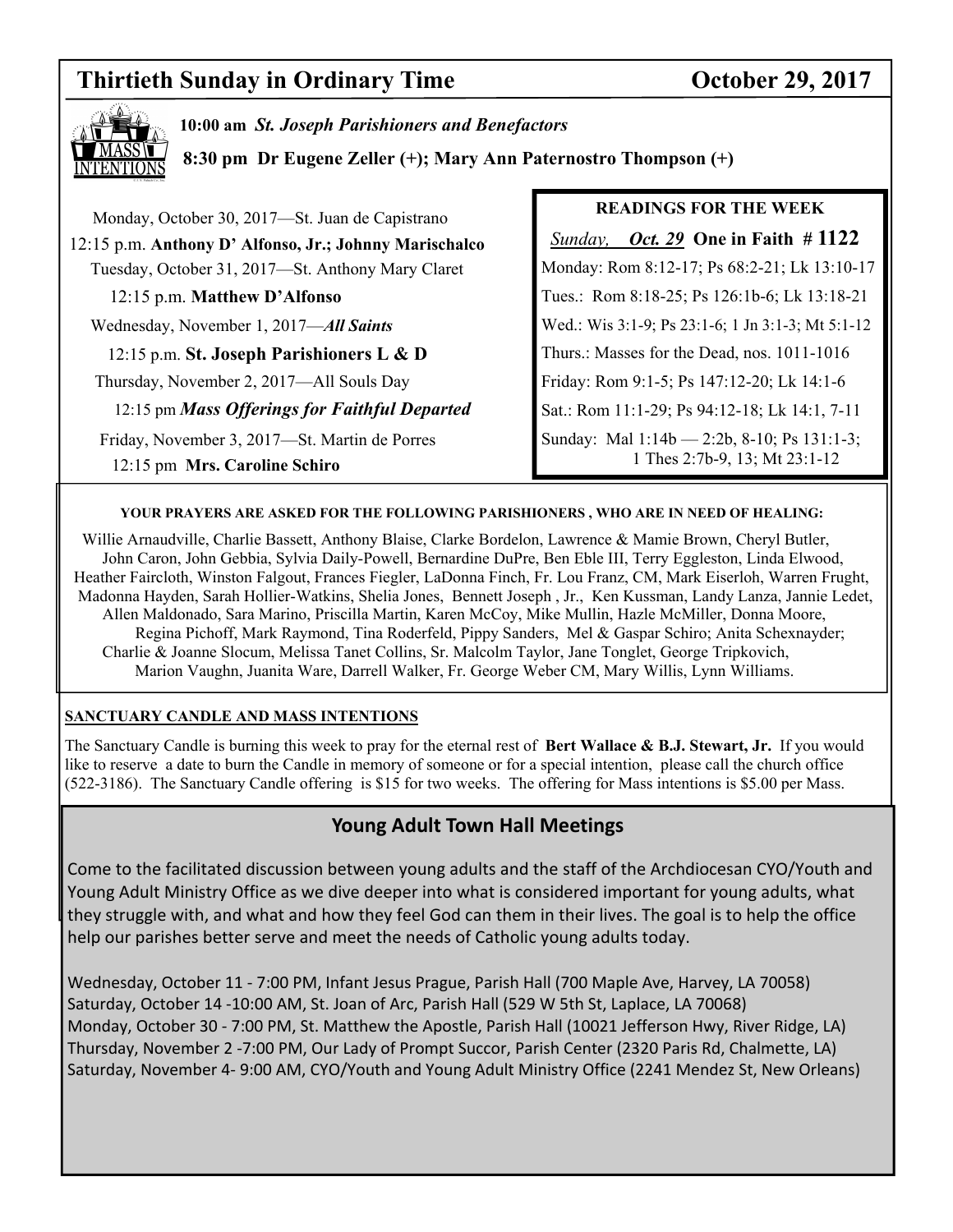# *Whoever loves me will keep my word, says the Lord.* **John 14:23**

#### **TREASURE & STEWARDSHIP Sunday, Oct. 22, 2017…….\$ 4,051.00 World Mission Sunday………… 957.00**  *PARISH CALENDAR*  Nov. 5 & 19 **Children's Liturgy of the Word,** *Sunday, 10 am / 8:30pm* Nov. 9 & 30 **RCIA** *Thursday (*6:30pm Chapel in Church*)*  Nov. 29 **Catholic Social Ministry Mtg.** *Wednesday (6:30 pm)*

**Who Dat Basket** The Marian Sodality is sponsoring a raffle for the New Orleans Saints Party Basket that will be raffled off on December 17. Tickets are \$5 and all proceeds benefit the Vincentian Bicentennial Xavier University Scholarship. Tickets can be purchased after Mass in church or by contacting any member of the Sodality.

**Catholic Education Fund** The Office of Catholic Schools together with the Catholic Foundation has initiated *the Champions of Catholic Education Fund*, which will provide tuition support for families who are unable to afford tuition. The goal is to develop a \$40 million endowment to provide \$2 million per year for tuition support. This initiative can offer a Charitable Gift Annuity (CGA) where the donor gets an attractive rate of return for the donation during his/her lifetime, and the fund receives the remainder at death. **For info: Peter R. Quirk (504) 596-3063.** 

**Respect Life / Adoption** The Respect Life gathering with a focus on Adoption will be held on Thurs., Nov. 8, 2017, at 6:00 PM at Ascension of Our Lord Catholic Church, 1900 Greenwood DR, LaPlace. Susan Scotton, an adoptive mother, will present. Come join us, pray together, learn more about the issues, and network!



# **Pope Francis'** *November* **Intention**

That Christians in Asia, bearing witness to the Gospel in word and deed, may promote dialogue, peace, and mutual understanding, especially with those of other religions.

 The new exhibit of the Catholic Cultural Heritage Center, **"***The Church in the Crescent: 300 Years of Catholicism in New Orleans,* will have its Gala on October 13, 2017, at 6:30 PM at the Old Ursuline Convent Museum. For tickets call Christin Merri field at 985-320-9822. **Exhibit opens 10/14/17**

### **TODAY'S READINGS**

**First Reading** — You shall not oppress an alien, for you yourselves were once aliens in Egypt (Exodus 22:20-26). **Psalm** — I love you, Lord, my strength (Psalm 18). **Second Reading** — You became imitators of the Lord, so that you became a model for all believers (1 Thes. 1:5c-10). **Gospel** — You shall love the Lord, your God, with all your heart, and love your neighbor as yourself (Mt. 22:34).

# **BALANCE**

 Today's scriptures emphasize the fundamental link between love of God and love of our neighbors, especially those who are most in need. Love of God should compel us to love the people whom God cherishes. Conversely, work for justice and charity for those in need should be rooted in our love of God.

 That connection and balance, however, isn't always easy to maintain in our lives. Even in religious orders we find that some Christians are more oriented toward contemplation and prayer, while others are more active in reaching out to those who are oppressed. Today Jesus reminds us of the necessity for both in the life of faith.

#### **CHARTER FOR THE PROTECTION OF CHILDREN AND YOUNG PEOPLE**

In response to the Charter for the Protection of Children and Young People from the United States Conference of Catholic Bishops, the Archdiocese of New Orleans continues to make the Hot Line available for anyone who has been hurt or sexually abused by anyone who works for the Church. The Hot Line continues to be available; the number is (504) 522-5019. In continuing our commitment to support and to heal, we invite and encourage individuals who have been hurt or sexually abused recently or in the past by clergy, religious or other employees of the Archdiocese to call our Hot Line and your message will be received confidentially by a mental health professional. Anyone can make a direct call during regular business hours to the Victims' Assistance Coordinator at (504) 861-6253.